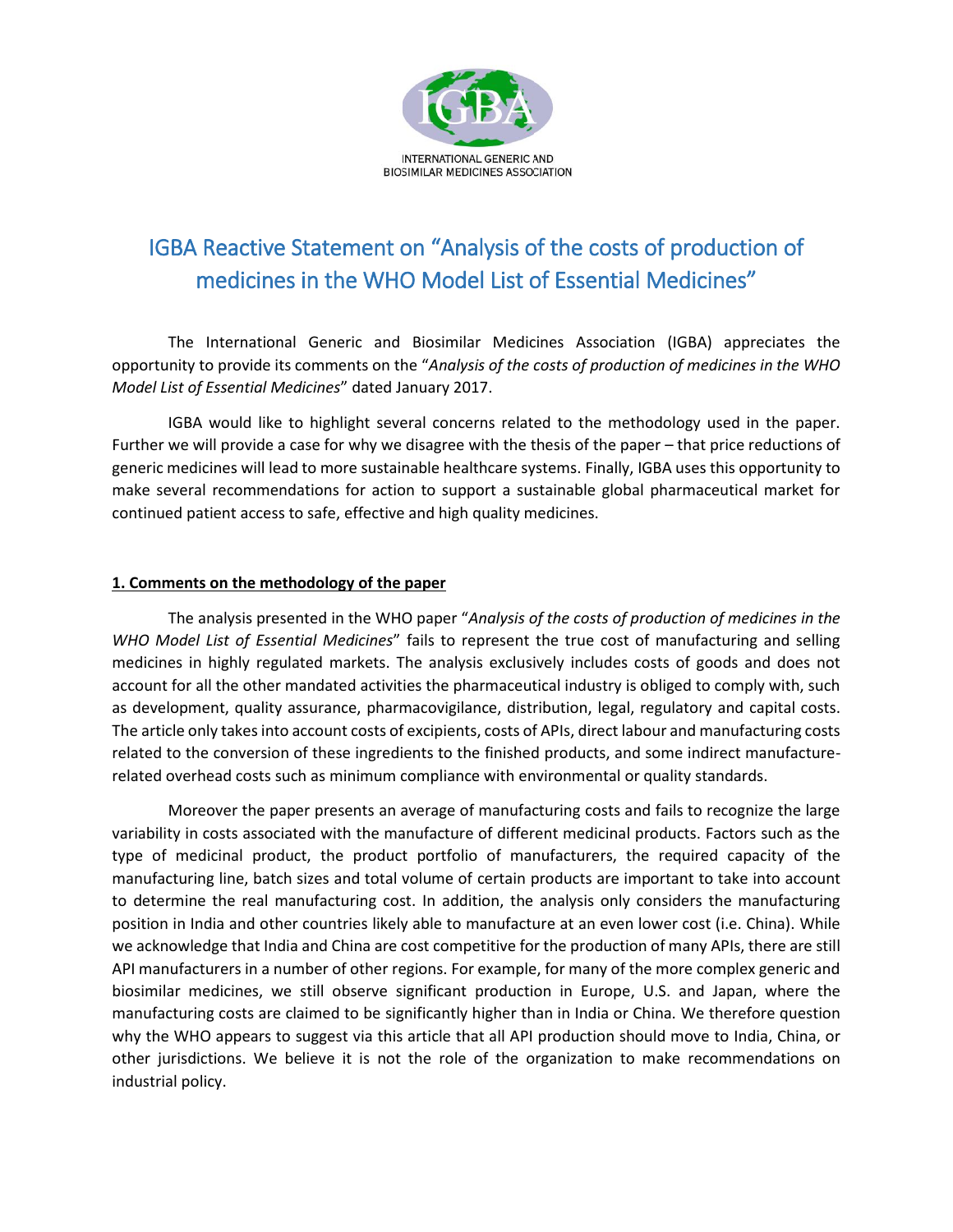

The analysis fails to sufficiently acknowledge the variability in regulatory standards across the different regions of the world. Highly regulated markets apply much higher standards of GMP than less regulated markets, requiring additional costs for ongoing compliance. The article notes that investment is required to upgrade a manufacturing facility to comply with GMP standards, but unrealistically assumes that costs to set up and comply with GMP are captured within the \$0.01/tablet conversion cost. For example, the Indian drugs regulator has only recently announced that WHO GMP would be applied to all manufacturers across India. This policy is expected to lead to the closure of thousands of manufacturing companies in India as they will not be able to invest in the necessary upgrades to meet this requirement.

Since the paper recommends using cost as a basis for price of the medicines in scope, not only the manufacturing costs but all relevant overhead costs need to be taken into account. Below is a list of important contributing costs that the paper fails to include in the analysis:

- Development costs: The development of a new generic medicine involves several bioequivalence trials. These trials together with several other development costs including formulation development, analytical method development, stability studies, etc. are an important contributor to the total cost of a generic product. Though the paper notes the existence of these development costs, it does not include an estimate of these costs in the analysis and furthermore does not establish this lack of development cost as a significant limitation. Due to the fact that there is no global development for generic medicines, companies are required to conduct multiple trials to meet different national requirements. For example, a generic medicine approved in the EU is required to fulfil different requirements to be approved in Switzerland. If the WHO is concerned with the cost of medicines, tackling this issue of disharmonized requirements would go a long way to improving the situation.
- Regulatory costs: The marketing of a generic product can only be accomplished after the submission and approval of a Marketing Authorization Application (MAA) dossier to the relevant competent authority. As the paper notes, the establishment of such a dossier is very resource intensive, particularly in highly-regulated markets. The paper does not, however, include regulatory costs required to file a dossier in its calculation. The analysis also fails to acknowledge the differences in regulatory standards globally. Navigating this global patchwork of regulation has significant impact on the cost of manufacturing, dossier submission, post-marketing surveillance, *etc*.

Moreover, after the approval of the MAA dossier, the Marketing application has to be maintained, an activity that involves the submission of numerous variations and renewals on an annual basis, which contribute significantly to costs required to keep the product on the market. 75% of the European regulatory fees paid by companies are for maintenance costs, which amount to over 20 million Euros per year. A single manufacturer can have more than 20,000 MAA to maintain in Europe alone, and the number of variations and their subsequent fees have increased by 45% over the last 5 years. Highly regulated markets have significantly higher maintenance costs than less regulated markets.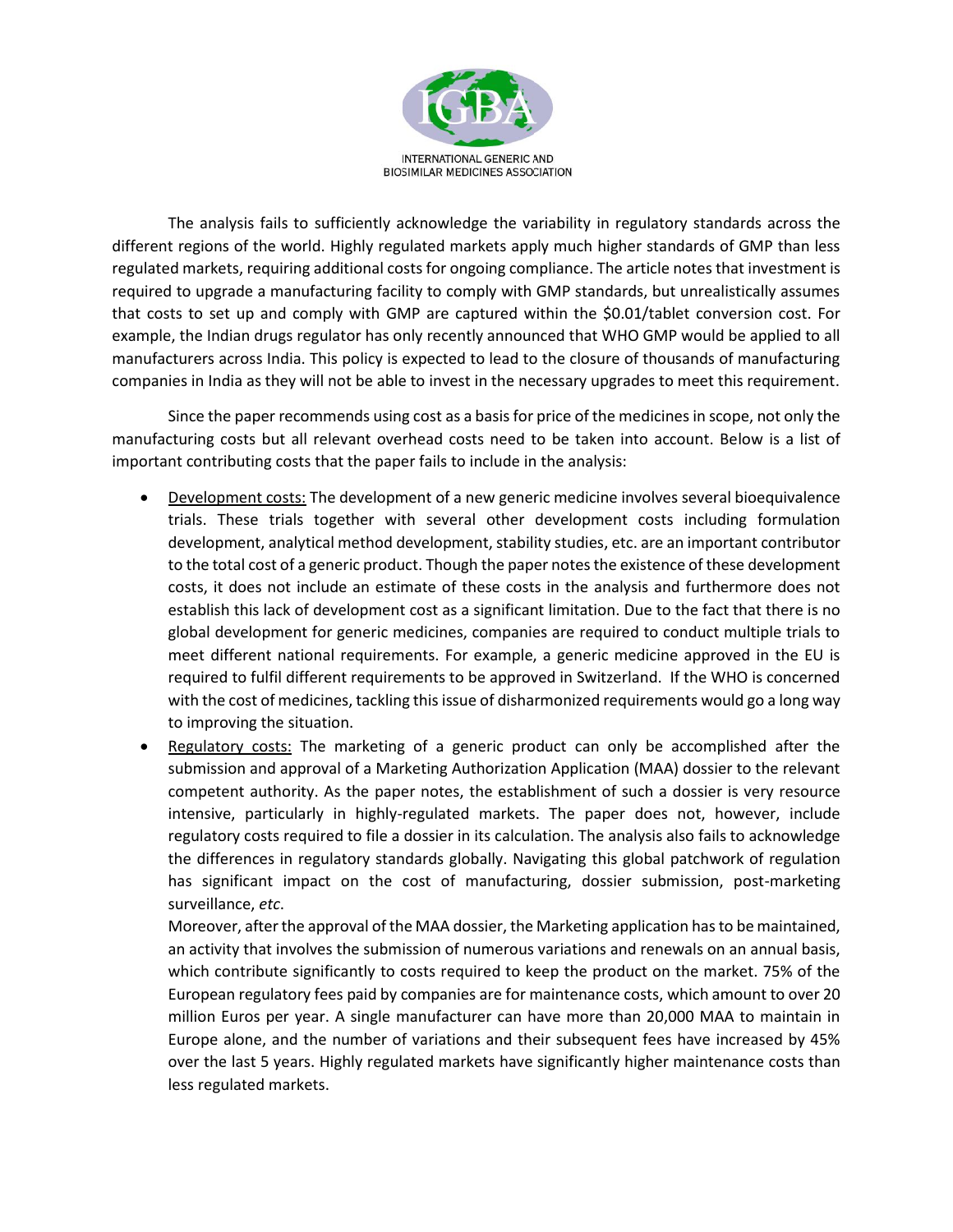

In addition, manufacturers increasingly face costs associated with other government mandated programs. For example, in Europe, the falsified medicines directive will cost manufacturers at least €1 billion to upgrade manufacturing lines with barcode printers. In the US, the GDUFA I fees (2013 – 2017) were \$300 million/year (inflation adjusted year over year), and now, under GDUFA II (2018 – 2022) fees will be \$493 million/year (inflation adjusted year over year).

IGBA believes that WHO must be aware that increasing regulatory costs are significant for this industry. Any manufacturers selling medicines in these highly regulated markets will bear the cost of these increasing regulatory requirements regardless of manufacturing location; it is naïve to include only Indian taxes as an additional cost in the analysis, with no discussion of regulatory cost. The lack of inclusion of regulatory costs in this analysis is a significant limitation not acknowledged by the authors, and constrains the application of this paper's results to a real-world setting.

- Quality Assurance (QA) costs: The pharmaceutical industry is a globalized industry that relies on supply chains that are often very complex. To keep oversight of these supply chains and to guarantee the quality of the products manufactured throughout the supply chain, global QA and global auditing of the various supply chains is very important and contributes to costs. The paper only includes material cost of building a quality laboratory, not the costs associated with ongoing global oversight.
- Pharmacovigilance Costs: The regulations relating to Pharmacovigilance are becoming more arduous and stringent, and consequently more costly, with expensive skilled staff and IT systems required. Authorities impose these conditions on manufacturers to ensure patient safety. Dossiers have to be maintained and updated by highly skilled staff to further promote patient safety, adding additional costs. The paper does not acknowledge the cost burden associated with increasing pharmacovigilance requirements.
- Distribution costs The paper explicitly removes distribution costs from the COGS calculation with no discussion of why this decision is made (see section 7.2.3). The regulations relating to supply chain management are becoming more laborious and rigid, and consequently more costly, with expensive skilled staff and IT systems required. Authorities impose these conditions on manufacturers to ensure patient safety.
- Legal costs: The analysis also fails to consider legal costs. In a highly competitive market, where generic companies operate, very rarely a generic company enters the market without undertaking litigation – or defending themselves from litigation (usually patent issues) before courts. Especially for the generic sector, these costs are particularly relevant and represent a significant burden.
- Cost of capital: Although capital costs for the establishment of a medicine manufacturing facility were considered in the investigations of the report, the concept of cost of capital was ignored. Except for government operated pharmaceutical plants, investors expect a return when they invest in a manufacturing concern. In basic terms, cost of capital is the return on funds to investors, both shareholders and lenders require as a reward for their investment. Without profit expectations very little investment would be applied to pharmaceutical manufacturing.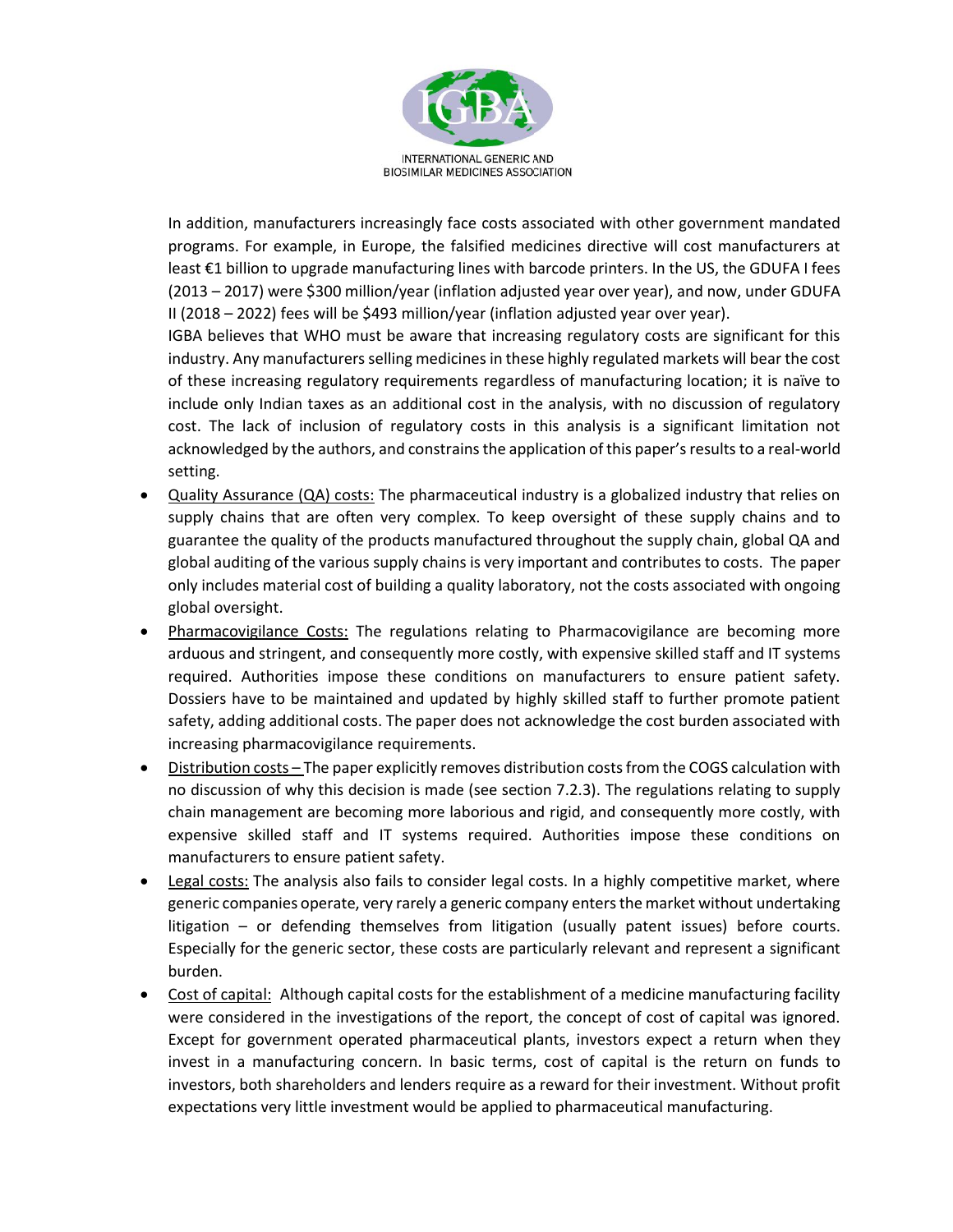

If a comparison between cost and price is to be made, it is critical that all above aspects be taken into consideration. We recognize that this is a complex exercise, but the lack of inclusion of costs central to medicines production in areas such as development, regulatory and legal undermines the credibility of the analysis. If it is not possible to accurately reflect true costs of production including these aspects, we recommend reconsidering whether proceeding with this assessment is appropriate.

IGBA would also like to note that the analysis reports a few pricing cases that occurred in the UK, Italy and the US. These are cases where there have been alleged breaches of competition laws. These cases cannot as such be considered as a benchmark of the activities of generic medicines developers in the debate on prices of medicines.

The price-price comparisons referenced in the report are incorrect. The author makes erroneous claims in the price comparisons due to lack of consideration of the difference between list and net prices. In the case of the cancer drugs cited for the UK market, the author is referring to list prices. The net prices for those drugs – which are significantly lower than the figures stated by the author – are publicly available because these drugs are purchased through hospital tenders. IBGA is surprised that the study takes these wrong figures into consideration. The net prices hospitals pay for these medicines are available on this website: [https://www.gov.uk/government/publications/drugs-and-pharmaceutical-electronic-market](https://www.gov.uk/government/publications/drugs-and-pharmaceutical-electronic-market-information-emit)[information-emit](https://www.gov.uk/government/publications/drugs-and-pharmaceutical-electronic-market-information-emit)

Moreover, there is a huge difference in healthcare systems around the globe, so when the study calculates the price of a drug in a country it should be specific and take into consideration prices and volume of consumption of the said product in the public and private sectors. The price of a product cannot be taken as an absolute number. In fact, some countries have a reimbursement system, others do not. For instance there is a huge difference between Algeria, Lebanon, Turkey and Jordan. Indeed, to calculate a price of a drug in Jordan, for example, a weighted price should take into consideration volume and price in tenders and in the private sector.

The article contains no understanding of the generic business model or the lifecycle of generic products which determine the sustainability of the industry. The generic industry cannot follow a "cost of goods plus" model because there is no monopoly position by a single manufacturer. The industry is driven by competition throughout the lifecyle. Generic companies typically earn their returns at launch by taking market share from originator companies through price competition. Price erosion is highest at this phase of market entry (typically 40-60% to reference). At a second phase, generic competition leads to more price competition between generic manufacturers. As prices reach very low levels over time, the number of manufacturers decline and prices tend to stabilize (leading to another 20-30% erosion). If prices go too low (as is often the case in Europe due to cost-containment measures), markets become overly reliant on one or two manufacturers (leading to erosion by another 10-20%). This leads to stock outs and increasingly to shortages. The key learning is that generic profitability and price erosion for payers are closely associated with competition at entry of the first generic. Instead of focusing on academic exercises to determine cost of goods sold with no grounding in market reality, it would be helpful if WHO looked into how the generic industry business model works and the impact of healthy market competition on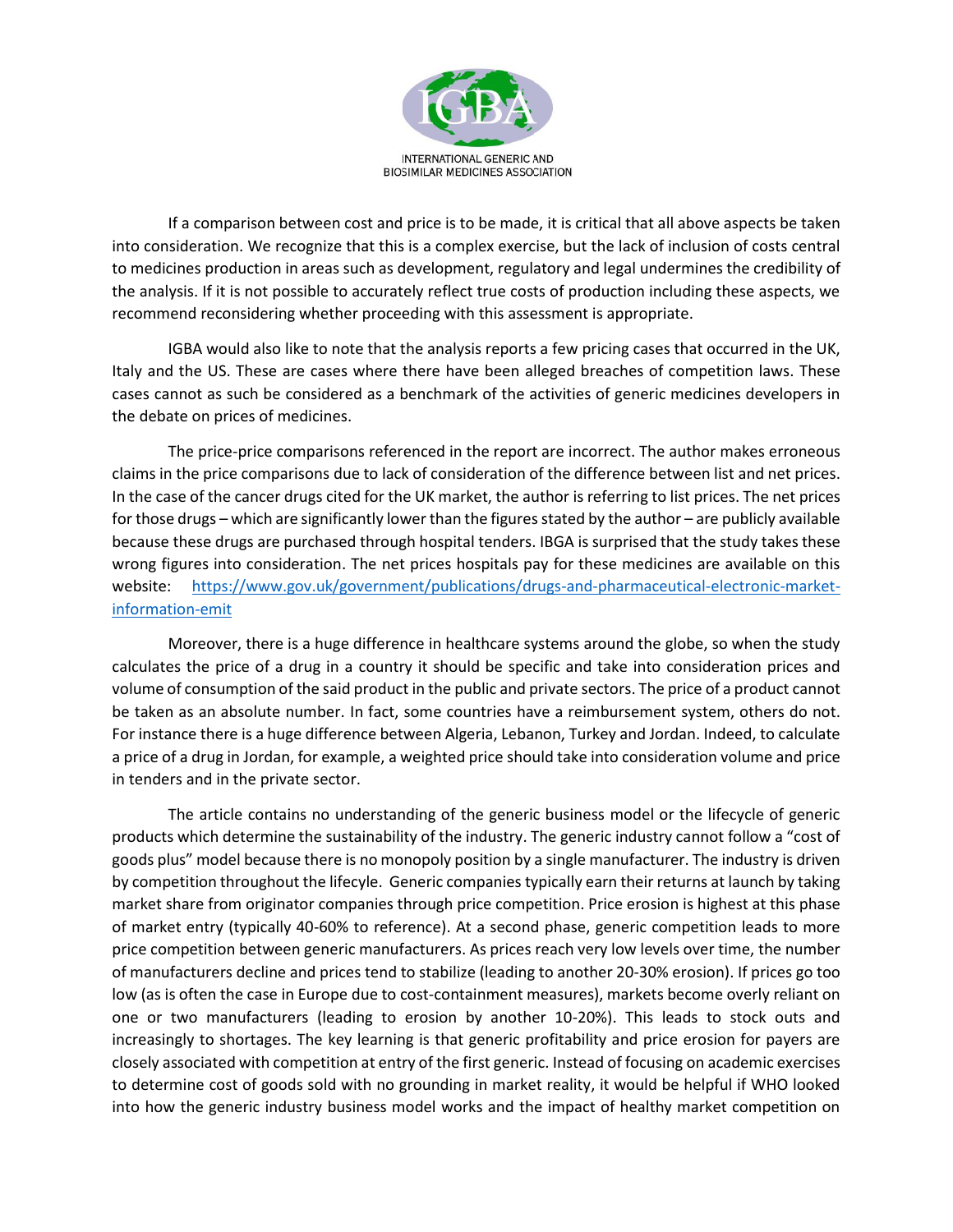

medicines prices. The researchers used 'furosemide' in South Africa as an example of their argument. It is notable that furosemide has been discontinued by Sunpharma (Be Tabs) in this territory as it was being sold at a loss.

The Australian Government has recognised the link between the price paid for generic medicines and their ongoing supply. Through discussions under a Strategy Agreement between the Australian Government and the Generic and Biosimilar Medicines Association, an analysis was conducted by the Department of Health, looking at a selection of generic medicines including a number on the WHO EML. To support the ongoing supply of medicines to Australian patients, price increases were applied to around 60 medicines in December 2016.

## **2. Price reductions of generic medicines will not lead to a more sustainable healthcare systems**

Not only is the methodology of the analysis incorrect, but also the design of the scope. As a consequence its findings are misleading to healthcare policy makers and decision makers and may lead to catastrophic results on public health should the application of this methodology lead to further price erosions, threatening the sustainability of the generic industry, and subsequently access to medicines.

IGBA fails to understand the argument according to which lowering prices of generic medicines would ultimately lower prices of originator products. Over the last several years, mandatory price cuts on generic medicines have been strongly applied in almost all regulated markets, while prices of new chemical entities have increased significantly. Since generic medicines only contribute to 2-3% of the healthcare budget, cutting prices of this group of medicines that provides the majority of essential medicines to patients is useless.

Rather than cutting prices of generic medicines, healthcare policies should stimulate uptake of generic medicines in order to take advantage of the efficiency that these products produce. The generic medicines sector is the only one bringing sustainability to pharmaceuticals through competition. In fact, the major challenge our industry faces is to bring competition to specialty markets where the capital investment costs and the risks are much higher than conventional generic medicines. The lower biosimilar costs of biotechnology products for the EU-US market alone are anticipated to be around \$100 billion/year. This is more than the combined EU-US generic medicines market at current prices. The focus should therefore be where the real sustainability problem lies.

Price cuts in several European countries have also led to unsustainable business dynamics, withdrawal of medicines from the market and ultimately shortages of these medicines. Moreover, driving prices of generic medicines down to unprofitable levels can create a market environment where not only generic producers are forced to withdraw from the market, but where there is also no HTA efficiency, with subsequent reduced innovation.